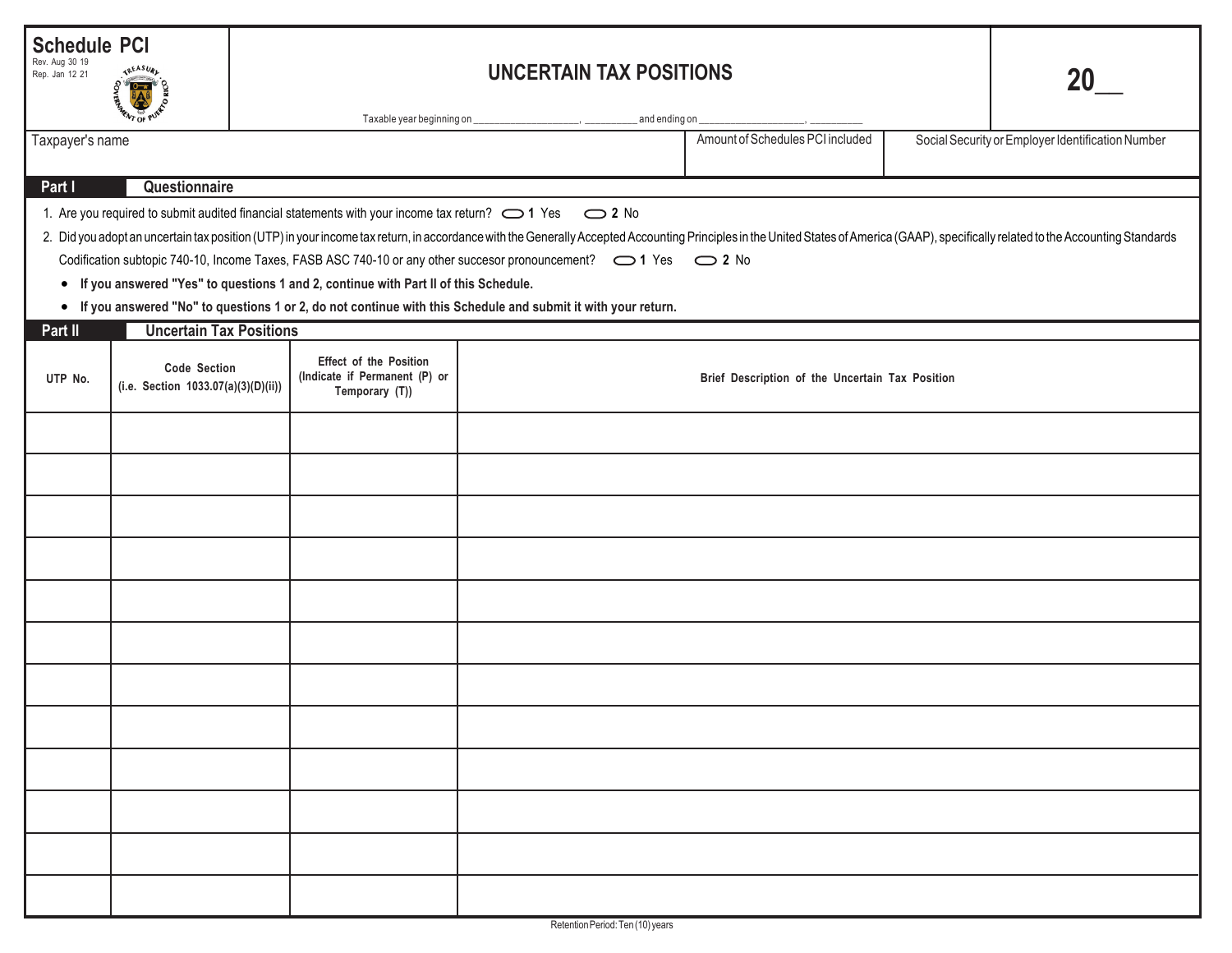

# **REASURE**

## **UNCERTAIN TAX POSITIONS**

### Rev. 04.21 **GENERAL INSTRUCTIONS**

# **WHO MUST FILE THIS SCHEDULE?**

Any taxpayer that under Section 1061.15 of the Puerto Rico Internal Revenue Code of 2011, as amended (Code), is required to file audited financial statements with its income tax return must complete this Schedule of Uncertain Tax Positions (Schedule PCI) and include it as part of the income tax return reporting any uncertain tax position that has been taken or recorded as a reserve in the taxpayer's audited financial statements in accordance with the provisions of the Generally Accepted Accounting Principles in the United States of America (GAAP), specifically under Accounting Standards Codification subtopic 740- 10, Income Taxes, FASB ASC 740-10 or any successor pronouncement.

Notwithstanding the above, a taxpayer is not required to submit Schedule PCI for tax positions taken in a taxable year beginning before January 1, 2019, even if a reserve is recorded with respect to that tax position in the audited financial statements issued in the year 2019 or later. Furthermore, a taxpayer is not required to report accruals of interests related to registered reserves with respect to tax positions taken prior to taxable year 2019.

For the purposes of this Schedule the following terms will be defined as follows:

**Audited financial statements -** The term "financial statements" means, with respect to any taxable year, a report that includes: (i) an income statement showing the results of operations of the business for said taxable year; (ii) a balance sheet as of the close of the particular taxable year; (iii) a statement of cash flows, and (iv) a statement of stockholder' equity for such year. Said financial statements shall be prepared in accordance with GAAP and shall be accompanied by notes, including a summary of significant accounting policies, and other corresponding clarifying notes, in accordance with the disclosure requirements of such accounting principles. The audited financial statements to be submitted with the income tax return will be accompanied by an Auditor's Report issued by a Puerto Rico licensed Certified Public Accountant.

**Tax position adopted in an income tax return - A tax position taken in an** income tax return means a position that would result in an adjustment to an item reported on any line or schedule that is part of the income tax return. If several tax positions affect a single line in an income tax return, each tax position will be considered as a separate tax position taken on the return and so must be reported on Schedule PCI. Similarly, it will be considered and will be included on Schedule PCI any tax position taken on a schedule of the income tax return, even when the adoption of said position does not result in the payment of any additional income tax.

**Record a reserve -** It is considered that a taxpayer (or a related entity) records a reserve for an uncertain tax position when, under the applicable accounting standards, a reserve for income taxes, interests or penalties related to a tax position is taken in an income tax return is registered in the audited financial statements of said taxpayer or related entity. If the taxpayer or a related entity determined, under the applicable accounting standards, that there was no need to record a reserve, either because the amount was immaterial for the purposes of the audited financial statements, or because the tax position was sufficiently certain, then the taxpayer does not have to report said tax position on Schedule PCI.

## *Uncertain tax positions to report on a Schedule PCI*

It is required to report on Schedule PCI each tax position taken by a taxpayer on his income tax return if the following two (2) conditions are met:

1. The taxpayer has taken a tax position on his income tax return for the current taxable year.

2. Either the taxpayer or a related entity, as established in Section 1010.05 of the Code, has recorded in their audited financial statements a reserve with respect to the tax position presented in the income tax return, or the taxpayer or its related parties did not register a reserve for the tax position because they expect to litigate the position.

The initial registration of a reserve requires that said uncertain tax position be reported on a Schedule PCI that accompanies the taxpayer's income tax return. However, increases or decreases of a reserve previously registered in the taxpayer's audited financial statements will not require to be reported on Schedule PCI.

A tax position for which a reserve was recorded (or for which a reserve was not recorded due to the expectation of litigation) must be reported regardless of whether the audited financial statements are prepared based on GAAP, the International Standards of Accounting ("IFRS"), or any other accounting principle of any country, including a modified version of any of the above (for example, modified GAAP).

The taxpayer will report the tax positions taken during the current taxable year. The taxpayer will not be required to report a tax position taken in a previous taxable year if the taxpayer reported said tax position on a Schedule PCI of an income tax return filed in said previous year. If a transaction results in a tax position taken in more than one taxable year, the tax position must be included as part of Schedule PCI that is part of each of the income tax returns in which said position is included, regardless of whether the transaction or tax position was reported on a Schedule PCI filed with a previous year return. However, do not include tax positions on Schedule PCI before the taxable year in which said tax position was taken on the taxpayer's income tax return.

The decision on how to report an item of income, gains, losses, deductions or credits in a specific taxable year can affect items that will be part of the income tax return for subsequent taxable years. For example, the decision to amortize an expense instead of deducting it in the taxable year in which it is incurred, will affect not only the return corresponding to the taxable year in which the expense is incurred, but also each of the income tax returns that cover the amortization period of said expense. Whether these tax positions taken on a return are reported on a Schedule PCI for a particular tax year, and when they are reported, depends on whether and when the reserve is recorded in the taxpayer's audited financial statements.

On the other hand, although the use of a net operating loss or a credit carryforward is a tax position taken on an income tax return, the use of said loss or the credit will not be reported if the taxpayer has previously reported the tax position that created or added to the loss or credit carryforward on a Schedule PCI included with a prior income tax return filed.

The following examples provide details of various instances in which Schedule PCI must be used to inform the tax positions for a specific taxable year:

#### **Example 1: General rule - Recording reserves**

A taxpayer recorded a reserve in its 2019 audited financial statements related to a tax position taken on its tax return for said taxable year. The taxpayer reported the tax position taken in taxable year 2019 on Schedule PCI that accompanied his income tax return. If the taxpayer increases his reserve with respect to the tax position adopted in his 2019 income tax return in its 2021 audited financial statements, the taxpayer will not be required to report again the 2019 tax position on the income tax return to be filed for taxable year 2021 as a result of the reserve increase registered.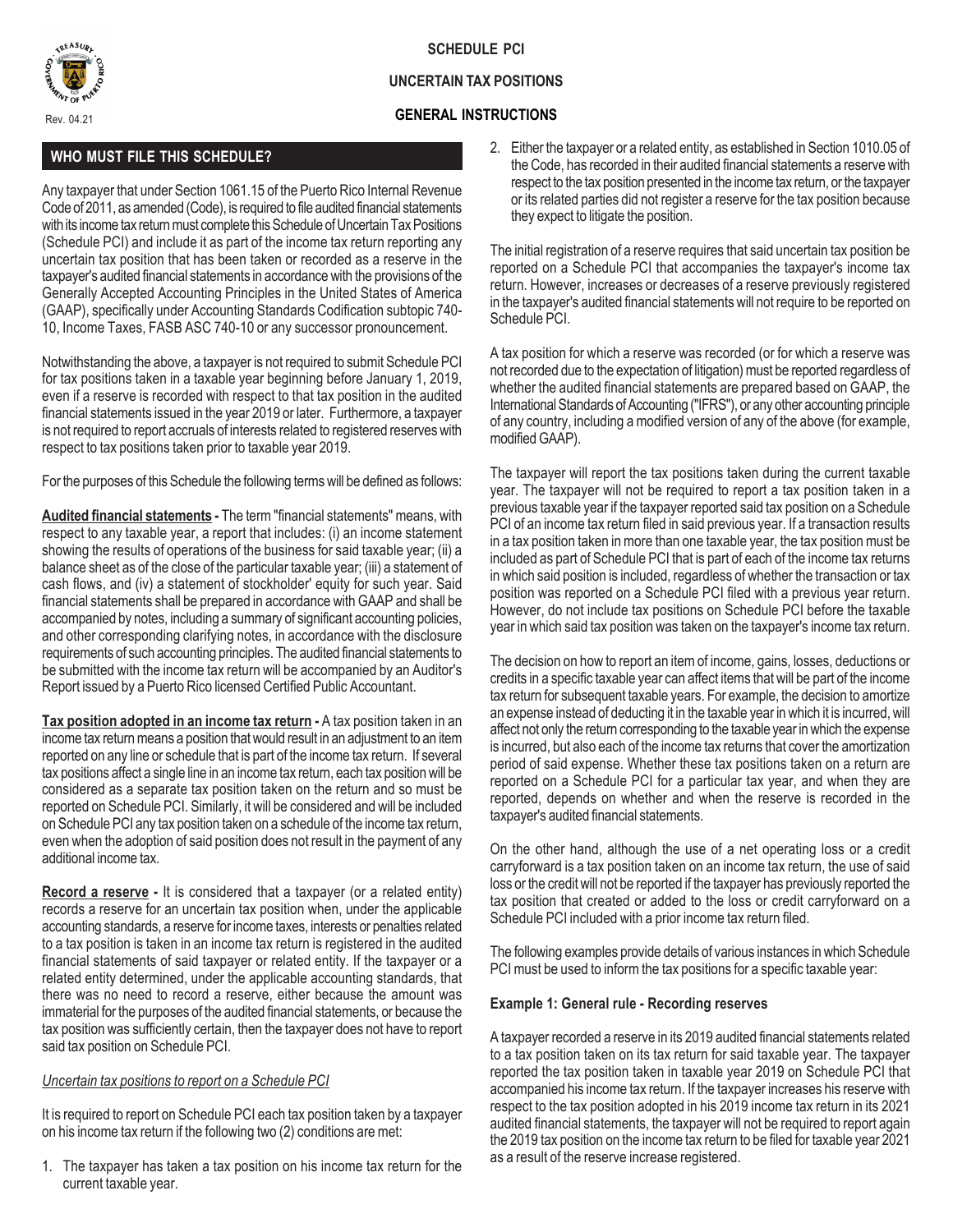#### **Example 2: Reporting reserves in subsequent years**

A taxpayer claimed a deduction for taxable year 2019 and determined under the applicable accounting standards that it could recognize the full benefit of said position. In 2021, the Department began an examination of the income tax return for taxable year 2019 and decided to examine whether the deduction was appropriate. Subsequently, the taxpayer reevaluated the tax position and registered a reserve for that position in the year 2021. The taxpayer took a tax position on his 2019 income tax return and registered a reserve with respect to that tax position. In this case, the taxpayer must report the tax position on Schedule PCI that accompanies his return for taxable year 2021, even if the Department identifies the tax position for the examination before recording the reserve.

#### **Example 3: General rule - Related entities**

Corporation A is a corporation that files its Corporation Income Tax Return, Form 480.20. Corporation B is a foreign corporation not doing business in Puerto Rico and is a related party to Corporation A, as established in Section 1010.05 of the Code. Corporations A and B, are part of a group of related entities, and issue their own audited financial statements. Corporation A takes a tax position on its income tax return. If Corporation B records a reserve with respect to that tax position in its own audited financial statements, even though Corporation A does not record such position in its statements, Corporation A must report such position on its Schedule PCI.

#### **Example 4: Reserve recorded in consolidated financial statements**

Corporations C and D are part of a group of related entities, as defined in Section 1010.05 of the Code. In compliance with the requirements of Section 1061.15 of the Code, they issue a consolidated audited financial statement for taxable year 2019. Corporation C takes a tax position for which a reserve was recorded in the consolidated financial statements of Corporations C and D. The tax position adopted by Corporation C in its income tax return must be reported on its Schedule PCI since a reserve for said tax position was recorded in the consolidated financial statements in which Corporation C was included.

## **Example 5: Multiple year positions**

A taxpayer incurred an expense in the year 2019 and claimed the total amount as a deduction in its 2019 income tax return. During the course of reviewing its tax positions in order to establish any reserve of his income tax return in its 2019 audited financial statements, the taxpayer determined that it was unsure whether the expense should be amortized over a 5-year period and recorded a reserve with respect to the position taken in the year 2019. The taxpayer did not record a reserve for any of the positions taken in taxable years 2020 to 2024, even though it has taken a tax position in each of those years (there would be an adjustment to an item in the income tax return for each of those 5 year if the position taken in said return is not sustained). In this case, the tax position adopted in taxable year 2019 must be reported on Schedule PCI that is included as part of the income tax return filed for year 2019. However, the tax positions corresponding to the years 2020 to 2024 should not be reported on the Schedule PCI to be included with the income tax return for those years because the taxpayer did not record a reserve with respect to any of those tax positions.

## **Example 6: Multiple year positions**

A corporation incurred an expense in the year 2019 and took the position that the expense can be amortized over a period of 15 years beginning on its 2019 income tax return. During the course of reviewing its tax positions for purposes of establishing any reserve related to its income tax return in its 2019 audited financial statements, the corporation determined that it was uncertain whether any deduction or amortization of this expenditure is allowable. In the 2019 audited financial statements, the corporation recorded a reserve with respect to the amortization deduction that will be claimed in each taxable year. The corporation has taken a tax position in each of the 15 taxable years because in

the income tax return for each of those years there would be an adjustment to a line item on that return if the position taken in that year is not sustained. In this case, the corporation must report the tax position taken in 2019 on Schedule PCI and include it as part of the 2019 income tax return. In addition, the tax position that will be taken in each of the taxable years from 2020 to 2033 must be informed on the Schedule PCI that will be included with the income tax return for those taxable years in which the tax position was taken. The result would be the same if, instead of registering the reserve in 2019 for all tax positions taken in each of the 15 years, the corporation registers a reserve in each year that is specifically related to the tax position taken in the income tax return for that year.

#### **Example 7: Transition rule**

The facts are the same as in Example 6, except that the corporation incurred expenses and recorded the reserve in its audited financial statements for the year 2009. The corporation has taken a tax position on each of the income tax returns of the 15 subsequent taxable years (2009 to 2023) given that in each of these returns a line of the return has been adjusted considering that the positions taken in the specific taxable year would not be sustained. However, the corporation was not required to report the tax position adopted in taxable year 2009 because it was taken in a taxable year that begins before January 1, 2019. The corporation will report the tax position taken in each of the taxable years 2019 to 2023 on Schedule PCI that accompanies the income tax returns for the respective taxable year in which the position was taken.

#### **Example 8: Creation and use of net operating loss**

A corporation incurred an expense of \$50 in year 2019 and claimed the total amount as a deduction in its 2019 income tax return. The deduction increased the carryover of the corporation's net operating loss (NOL) from \$100 to \$150. The corporation used the entire \$150 NOL carryforward on its 2020 income tax return.

Claiming the deduction of \$50 in the year 2019 is considered as a tax position taken in taxable year 2019 because the position would result in an adjustment to an item of the income tax return for the year 2019 if said position is not sustained. Furthermore, the deduction in taxable year 2020 related to the NOL carried forward that comes from 2019 is a tax position adopted in the income tax return for taxable year 2020, because the position would result in an adjustment to an item on the 2020 income tax return if the position is not sustained. The corporation recorded a reserve with respect to its 2019 tax position in its 2019 audited financial statements and reported said tax position on the Schedule PCI filed with its 2019 income tax return. Because it reported the tax position in its 2019 income tax return, the corporation should not report the 2020 tax position on the Schedule PCI to be filed with its income tax return for the taxable year 2020.

#### **Example 9: Corporate merger**

On June 30, 2019, Corporation M merges with Corporation A in a transaction in which Corporation A survives. Corporation M's taxable year ends on that date (that is, June 30, 2019). After the merger, Corporation A records a reserve in its audited financial statements for the year ended December 31, 2019 with respect to a tax position that is taken on Corporation M's final income tax return. This tax position must be reported on Schedule PCI that is included with Corporation M's final income tax return, even if Corporation A has recorded the reserve in its audited financial statements. Notwithstanding, Corporation A should not report the tax position on a Schedule PCI with its income tax return for the taxable year ended December 31, 2019 because Corporation M's final income tax return is a previous period return on which the tax position was reported.

# **SPECIFIC INSTRUCTIONS**

## **PART I - QUESTIONNAIRE**

The taxpayer must indicate if it is required to submit audited financial statements as part of the income tax return, pursuant to Section 1061.15 of the Code. In the event that it is not required to include audited financial statements with the